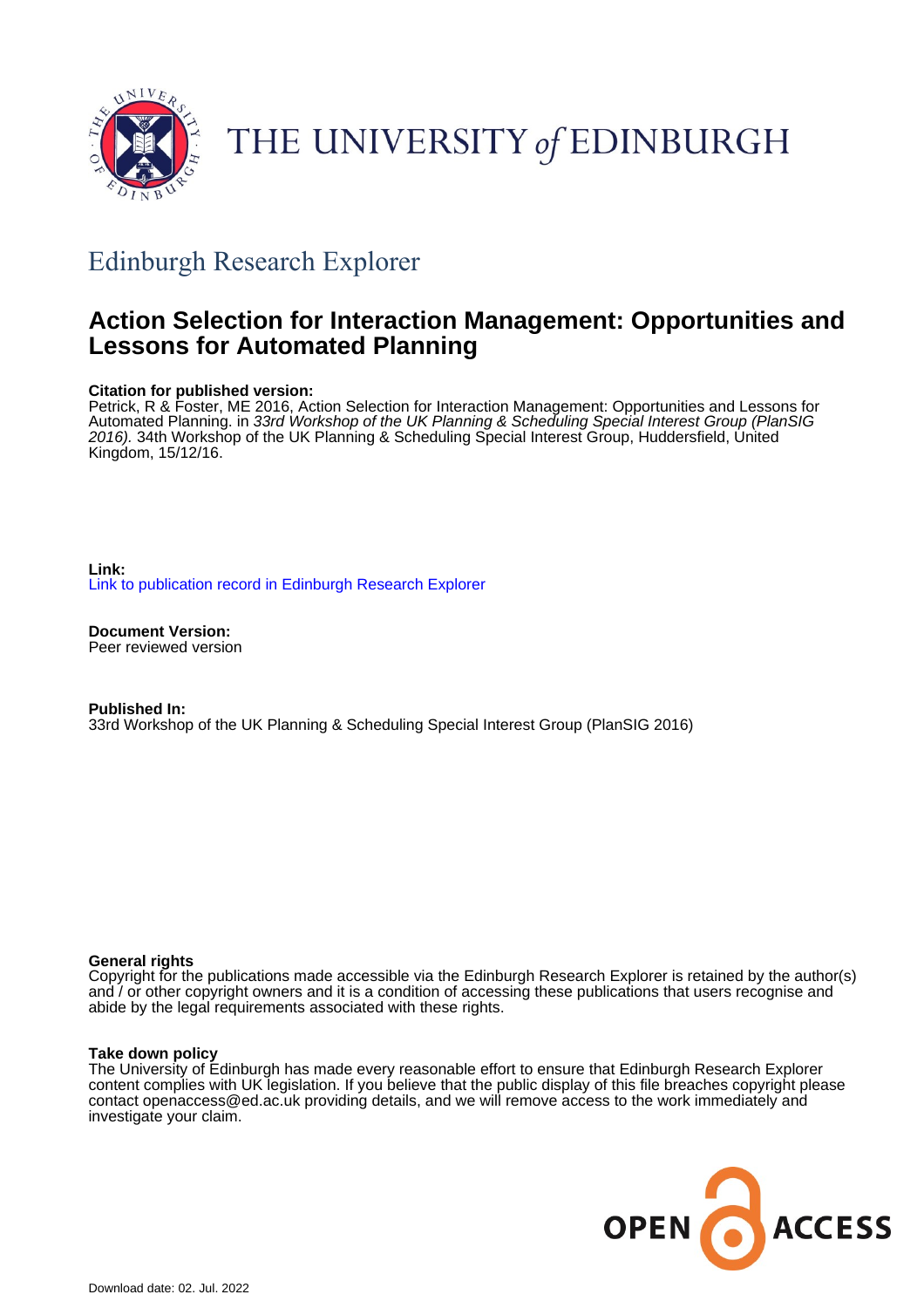# Action Selection for Interaction Management: Opportunities and Lessons for Automated Planning<sup>∗</sup>

Ronald P. A. Petrick

School of Informatics University of Edinburgh Edinburgh EH8 9AB, Scotland, UK rpetrick@inf.ed.ac.uk

#### Abstract

The central problem in automated planning—action selection—is also a primary topic in the dialogue systems research community, however, the nature of research in that community is significantly different from that of planning, with a focus on end-to-end systems and user evaluations. In particular, numerous toolkits are available for developing speech-based dialogue systems that include not only a method for representing states and actions, but also a mechanism for reasoning and selecting the actions, often combined with a technical framework designed to simplify the task of creating end-to-end systems. We contrast this situation with that of automated planning, and argue that the dialogue systems community could benefit from some of the directions adopted by the planning community, and that there also exist opportunities and lessons for automated planning.

#### Introduction

At a basic level, the core automated planning problem is one of context-dependent action selection: given a set of initial conditions, a domain description (including a set of actions), and a set of goals, generate a sequence of actions whose application will bring about the goal conditions. However, the problem of action selection is not unique to the planning community. One important field where this issue is of primary concern is the *dialogue systems* community, a subfield of natural language dialogue that is focused on implementing tools and applications for interacting with human users.

A fundamental component of any dialogue system is the *interaction manager* (Bui 2006), whose primary task is to carry out a form of action selection: based on the current state of the interaction and of the world, the interaction manager makes a high-level decision as to which spoken, nonverbal, and task-based actions should be taken next by the system as a whole. In contrast to more formal, descriptive accounts of dialogue (Asher and Lascarides 2003), which aim to model the full generality of language use, work on interaction management has concentrated primarily on developing end-to-end systems and on evaluating them with human users (Jokinen and McTear 2009).

#### Mary Ellen Foster

School of Computing Science University of Glasgow Glasgow G12 8RZ, Scotland, UK MaryEllen.Foster@glasgow.ac.uk

An important component of dialogue research has been the development of toolkits to support the construction of end-to-end systems. Such toolkits generally incorporate three main features. First, they provide a representational formalism for specifying states and actions. Second, the state/action representations are usually tightly linked to the reasoning strategy used to carry out action selection. Finally, most toolkits include infrastructure building tools to support modular system development. While these features can clearly simplify the task of implementing end-to-end systems, the fact that the features are so tightly connected complicates the task of comparing representational formalisms or reasoning strategies: in general, to carry out such a comparison, there is no alternative but to re-implement the entire system in other frameworks (Peltason and Wrede 2011).

In this paper, we argue that the dialogue community could benefit from the wider use of techniques that break this tight connection between action selection, representation, and technical architectures. As motivation for this view, we use the automated planning community as an example of a related field whose research directions have resulted in significantly different approaches to similar problems. While the central planning problem is also one of action selection, the planning community has focused on defining domains in common representation languages like PDDL (McDermott et al. 1998), and on comparing different action-selection strategies within this common context, especially through events like the International Planning Competitions (Coles et al. 2012); the study of the representation languages themselves has also led to a better understanding of the trade-offs between different representations (Rintanen 2004).

However, the exploration of dialogue systems also presents some opportunities and lessons for the planning community. First, the presence of action selection at the core of interaction management offers the obvious possibility of applying automated planning techniques in that community. Second, the nature of the problems addressed by dialogue systems also highlights the importance of applications—an area that has gained wider traction in the planning community but one that is still somewhat outside the mainstream of most planning research. Finally, the evaluation process for dialogue systems, and in particular the role of human users, may also present new directions for planning.

In the remainder of this paper, we discuss some of the

<sup>∗</sup>This paper is the counterpart of (Foster and Petrick 2016), which was recently presented at the International Workshop on Spoken Dialogue Systems (IWSDS 2016).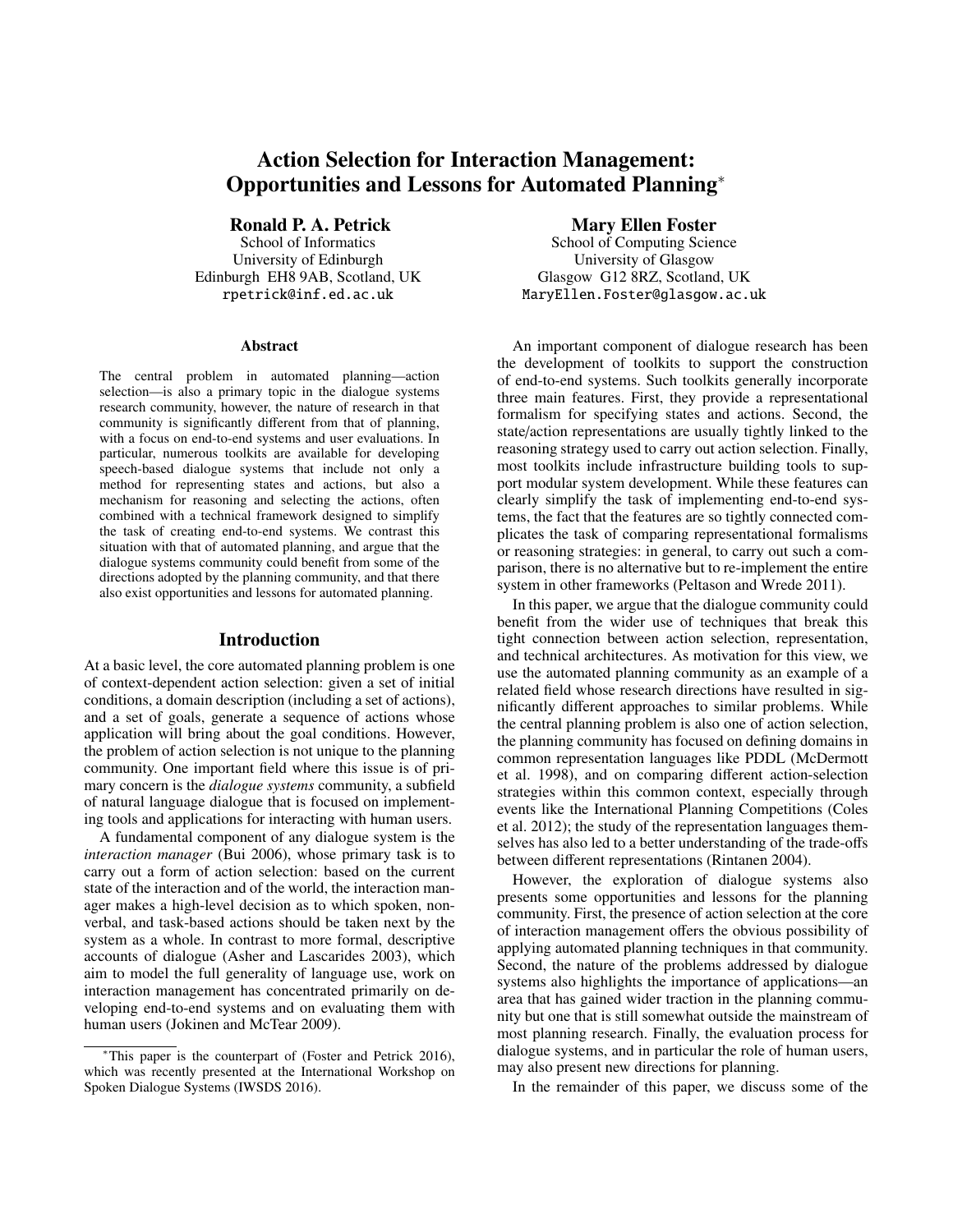```
rule( integrateUsrAnswer, [
    $/shared/lu/speaker = usr,
    assoc( $/shared/lu/moves, answer(R), false ),
    fst( $/shared/qud, Q ),
    $domain : relevant_answer( Q, R ),
    $domain : reduce(Q, R, P)
    ], [
    set_assoc( /shared/lu/moves, answer(R), true),
    shared/qud := $$pop( $/shared/qud ),
    add( /shared/com, P ) ] ).
```
Figure 1: Sample TrindiKit update rule (from http://www.ling.gu.se/~sl/Undervisning/ Dialogsystem2\_vt03/diasys2-trindikit.ppt).

available interaction management toolkits, summarising the representation, reasoning, and technical facilities provided by each. We then outline certain research directions from the automated planning community that could be of interest to dialogue systems work. Finally, we discuss the potential benefits to both the dialogue systems and automated planning communities that could result from a closer collaboration between these two research areas.

# A Survey of Interaction Management Toolkits

In this section, we describe a representative set of dialogue systems toolkits, including several well-established ones and more recent developments. We primarily focus on the representations, including some examples, but also highlight the reasoning mechanisms and relevant details of the accompanying technical architecture.

TrindiKit/DIPPER: One of the most widely used approaches to dialogue management is the Information State Update approach, which is exemplified by TrindiKit (Larsson and Traum 2000) and its lighter-weight Java reimplementation DIPPER (Bos et al. 2003). The core of this approach is the use of an *information state* which represents the state of the dialogue and which is updated by applying *update rules* (see, e.g., Figure 1) following a given *update strategy*. The details of an information state are determined by the needs of a particular application. For example, the information state might include external aspects such as variables and their assignments (as in a slot-filling dialogue), or it might include internal agent states such as goals and beliefs (for a more plan-based dialogue strategy). TrindiKit and DIPPER both make use of the Open Agent Architecture (OAA) (Martin, Cheyer, and Moran 1999), which provides a middleware for integrating software agents into a distributed system. A similar Information State Update approach has also been taken in more recent dialogue systems, but using other infrastructures (Johnston et al. 2002; Janarthanam et al. 2015).

Ravenclaw: Another widely-used toolkit is Ravenclaw (Bohus and Rudnicky 2009), which is based around a *dialogue task specification* representing the domain-specific aspects of the control logic. This representation forms a hierarchical plan for the interaction and is executed by a domainindependent engine at run time. The specification consists

```
DEFINE_AGENCY( CPerformTask,
  DEFINE_CONCEPTS(
    INT_USER_CONCEPT(query_type, "")
    STRING_USER_CONCEPT(origin_place, "")
    STRING_USER_CONCEPT(destination_place, "")
    CUSTOM_SYSTEM_CONCEPT(result, CResultConcept)
    CUSTOM_SYSTEM_CONCEPT(new_result, CResultConcept)
  )
  DEFINE_SUBAGENTS(
    SUBAGENT(GetQuerySpecs, CGetQuerySpecs, "")
    SUBAGENT(ProcessQuery, CProcessQuery, "")
    SUBAGENT(GiveResults, CGiveResults,
  )
\lambda
```
Figure 2: Sample Ravenclaw task specification (from http://wiki.speech.cs.cmu.edu/olympus/index. php/Tutorial\_1).

```
<t:task id="CoachOpening">
  <t:precondition> otherLastChosen('Opening', 'correctOpening')
    </t:precondition>
  <t:subtasks id="coachOpeningSubtasks">
   <t:step name="coach" task="CoachOpeningDialog"/>
    <t:applicable> getUserEmotion() == 'happy' </t:applicable>
  </t:subtasks>
  <t:subtasks id="coachAltOpeningSubtasks">
    <t:step name="coach" task="CoachAltOpeningDialog"/>
    \langle t:applicable\rangle getUserEmotion() == 'sad' \langle /t:applicable\rangle</t:subtasks>
\langlet:task>
```
Figure 3: Sample DISCO recipe (from https: //github.com/charlesrich/Disco/blob/master/ examples/tardis/models/Coach.d4g.xml).

of a tree of *dialogue agents*, each of which handles a subtask of the dialogue (e.g., asking for the origin and destination for a journey, as in Figure 2). The dialogue engine traverses the tree in a depth-first order, putting agents from the tree onto an execution stack and removing them when they are completed. The agents are defined through C++ macros that communicate by exchanging user-defined data structures through a message-passing system.

COLLAGEN/DISCO: COLLAGEN (Rich and Sidner 1998) is a toolkit based on the *collaborative interface paradigm*, which assumes that a software agent is collaborating with a user to operate an application programme, with both agents communicating with each other as well as interacting with the application. COLLAGEN has been used to implement a range of interface agents, including ones for travel booking and for controlling a programmable thermostat. More recently, COLLAGEN has been extended into an open-source tool called DISCO (Rich and Sidner 2012), which combines hierarchical task networks (HTNs) with traditional dialogue trees to permit semi-automated dialogue authoring and dialogue structure reuse. The target scenario is specified as a collection of *recipes*—that is, rules for decomposing a goal into subgoals and for accomplishing those subgoals, as in Figure 3. In contrast to Ravenclaw, where the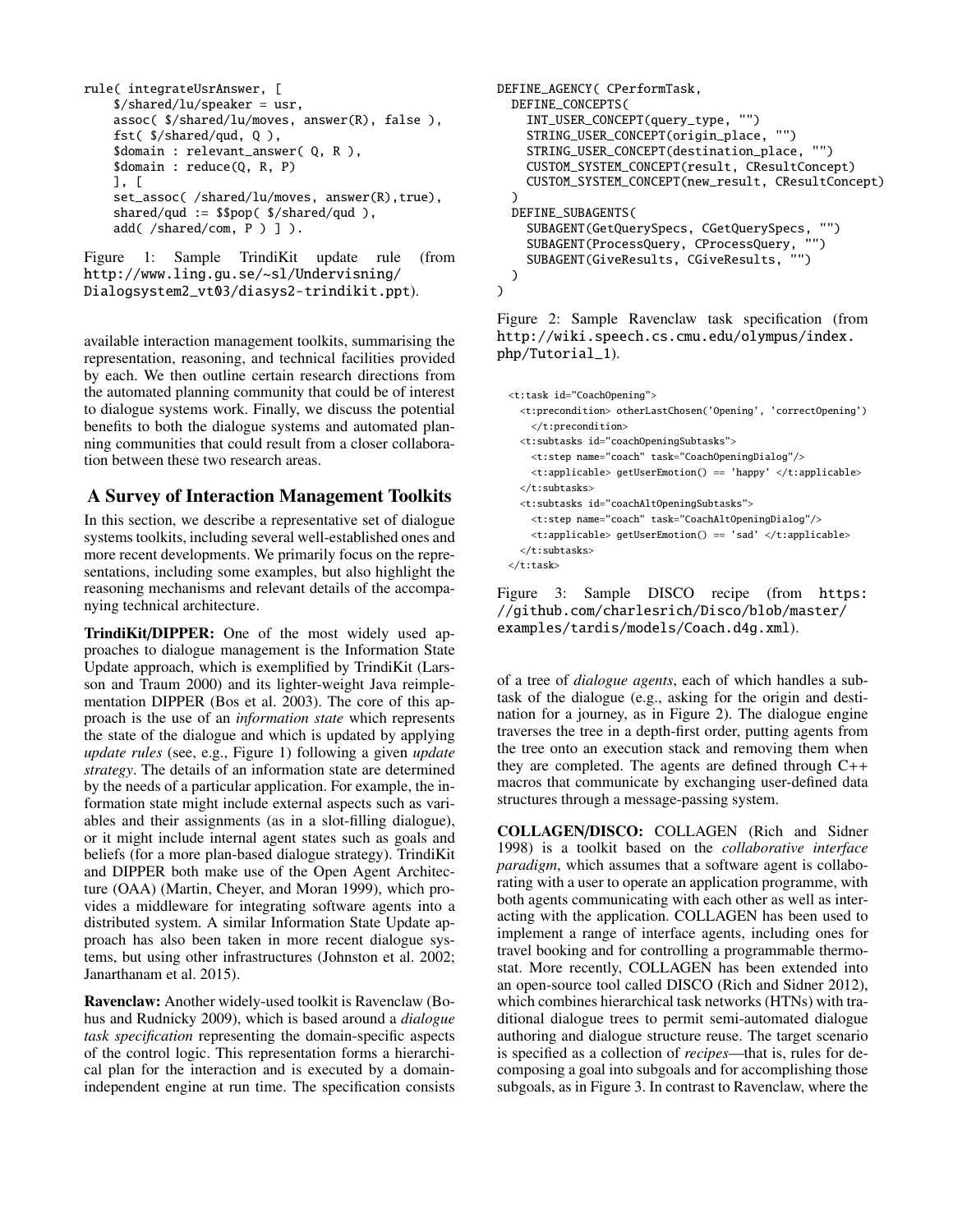dialogue flow must be specified, COLLAGEN/DISCO only needs a specification of the tasks; the dialogue is then generated automatically via a generic rule framework.

OpenDial: OpenDial (Lison 2015) is a domain-independent toolkit for developing spoken dialogue systems. Its primary goal is to support robust dialogue management, using a hybrid framework that combines logical and statistical approaches through probabilistic rules to represent the internal models of the framework. OpenDial also includes a Javabased blackboard architecture where all modules are connected to a central information hub which represents the dialogue state, along with a plugin framework allowing new modules to be integrated.

IrisTK: IrisTK (Skantze and Al Moubayed 2012) is a toolkit for the rapid development of real-time systems for face-toface multi-party interaction which accompanies the Furhat robot head (Al Moubayed et al. 2012). IrisTK provides an XML-based scripting language for defining *statecharts* (Harel 1987) that map input events to output events depending on the system state, along with an event-based distributed architecture that allows a system to be built by integrating modules such as speech recognition/synthesis. It also incorporates pre-built modules for such common tasks.

#### Summary

As highlighted above, and as summarised in Table 1, each of the described toolkits provides a different representation of the information needed for action selection, including declarative update rules, statecharts, or the more procedural representations used by toolkits such as Ravenclaw and COLLAGEN. Each toolkit also incorporates its own reasoning mechanism to make use of the defined representation in fact, often the representation and reasoning components are so tightly related that they cannot be fully disentangled. Finally, the majority of the toolkits described (except for COLLAGEN/DISCO) either provide or make use of a specific technical middleware framework. As a result, the task of choosing a toolkit generally also means adopting both its reasoning strategy and its associated technical infrastructure.

This diversity of approaches has had the result that while it is common to compare interaction management strategies within a single framework—for example, by comparing action-selection policies that are learnt from data against hand-coded policies (Keizer et al. 2013)—it is relatively uncommon to compare the representational ability and reasoning performance across different frameworks. Peltason and Wrede (2011) carried out this sort of cross-toolkit comparison in which the same interactive system was implemented using Ravenclaw, DIPPER, Collagen/DISCO, and PaMini (Peltason and Wrede 2010); more recently, Olaso et al. (2016) did a similar study comparing DISCO and Ravenclaw. In both studies, the comparison required the entire dialogue system to be implemented separately in each formalism, with no possibility of transferring any representations or reasoning components across the implementations.

## Lessons from Planning

The general problem of selecting high-level actions for an intelligent agent is not unique to dialogue systems, but is a problem addressed in a variety of research communities including automated planning. In planning, the emphasis is on applying problem-solving techniques to find an ordered sequence of actions (a *plan*) that, when chained together, will transform an initial state into a new state where a set of specified goal objectives are achieved.<sup>1</sup> A *planning domain* definition provides a description of the symbols and actions used by the planner, with the goal of much planning research to build *domain-independent* planning systems that are able to solve a range of planning problems in a variety of domains, rather than just a single problem in a single domain.

One important feature of many planning approaches is that the tools developed usually support one of a number of common representation languages, such as PDDL (McDermott et al. 1998), PPDDL (Younes and Littman 2004), or RDDL (Sanner 2010), among others. Many of these languages have been developed or extended as part of the International Planning Competitions (IPC) (Coles et al.  $2012$ ), $^2$  and within the context of the International Conference on Automated Planning and Scheduling (ICAPS). Even when some planners implement their own representation languages which may differ (usually syntactically) from the standard planning languages, work is often performed to establish the relationship between such languages and the more common representations.

These activities have led to some important benefits for planning. First, by adopting common representations, the task of modelling a planning problem can be separated from the task of implementing an efficient engine for solving those problems. This allows different planning engines to be developed and directly compared, either quantitatively or qualitatively, on a common set of inputs (i.e., planning problems). Second, planning domains and planning engines can be shared, leading to the development of common benchmarks for future planning systems, as well as improving the baseline systems that can solve problems in these domains. In particular, the IPC has contributed greatly to these activities by creating and requesting new domains, which has in turn helped spur the development of more powerful planning tools. These activities have also resulted in a repository of planning domains which can be studied, analysed, and reused as necessary. Finally, the representation languages themselves—and the planning problems they support—can be studied and compared, leading to a better understanding of the complexity of particular classes of domains and problems (Rintanen 2004), and the tradeoffs of using one language over another. This work has close connections to related communities such as knowledge representation and reasoning (KR&R) and formal logics, and has resulted in some interesting research directions, such as a range of com-

 $1$ This differs somewhat from interaction management where the goal is (usually) to find the next system action, rather than a complete action sequence. Note, however, that a system that is able to achieve the latter can also be used in the former context.

 $^2$ http://www.icaps-conference.org/index.php/Main/Competitions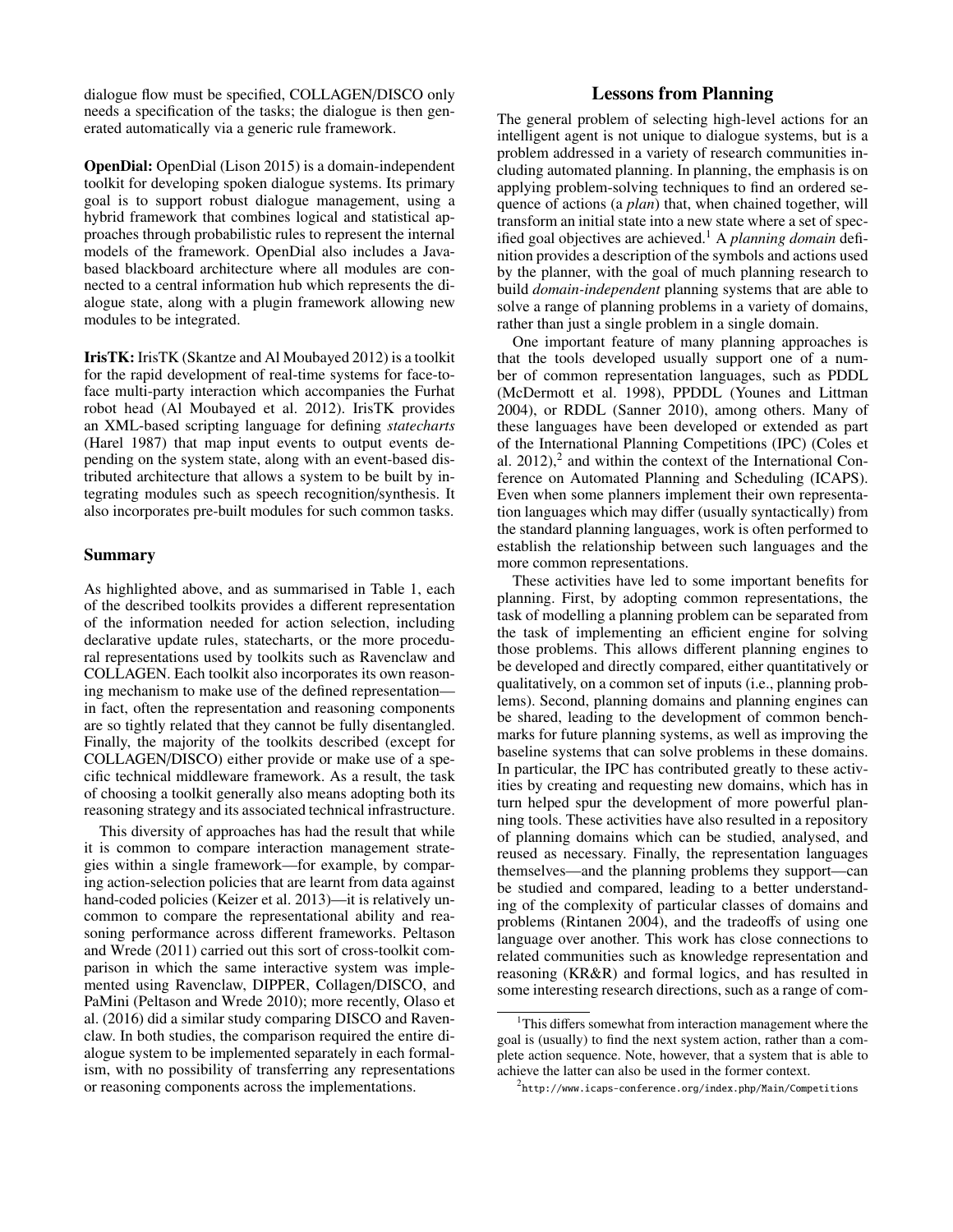| Toolkit          | <b>Representation</b> | <b>Reasoning</b>         | <b>Technical</b>                          |
|------------------|-----------------------|--------------------------|-------------------------------------------|
| Trindikit/DIPPER | Information state     | Update/selection rules   | Open Agent Architecture $(C++)$           |
| COLLAGEN/DISCO   | Recipes               | Generic rule framework   | Java API                                  |
| Ravenclaw        | Task tree, agenda     | Tree traversal           | $C++$ macros, message passing             |
| <b>OpenDial</b>  | Probabilistic rules   | Event-based state update | Java-based blackboard architecture        |
| <b>IrisTK</b>    | XML state charts      | Event-based state update | Java event-based distributed architecture |

Table 1: Summary of dialogue systems toolkits considered.

pilation approaches which seek to transform more complex planning problems into simpler forms that can potentially be solved more efficiently using existing tools (Palacios and Geffner 2009; Albore, Palacios, and Geffner 2009).

We believe that similar approaches could be applied within the dialogue systems research community, leading to similar positive results. Indeed, concrete example of this approach do exist (Petrick and Foster 2013) as valuable case studies, however, such work remains outside the mainstream of dialogue systems research.

#### Opportunities and Lessons for Planning

One of the obvious opportunities for planning—where domains have long been defined in common representation languages, and action-selection strategies compared within this common context—is that dialogue systems present an opportunity for showcasing planning tools and demonstrating how different approaches can be benchmarked and compared more easily.<sup>3</sup> Although early work was done in this area (Perrault and Allen 1980; Appelt 1985; Hovy 1988; Cohen and Levesque 1990; Young and Moore 1994), the approach has for the most part been largely overlooked more recently (with the exception of approaches like (Koller and Stone 2007; Benotti 2008; Brenner and Kruijff-Korbayová 2008)). Problems in dialogue systems can also serve as the basis for new challenge domains for planning, possibly extending the standard planning representations with the features needed to model new types of problems.

However, beyond the opportunity for novel test domains, there are also some important general lessons that the planning community can learn from the dialogue systems area. For instance, dialogue systems are inherently application driven and as such, any adoption of planning techniques must be situated in the context of larger, more complex systems of which planning is a single component. This often requires a degree of maturity in tool development that goes beyond offline lab-tested code, with a focus on robustness and the development of standard application programming interfaces (APIs). While there have been recent attempts to build such systems within the planning community (Cashmore et al. 2015), more work is still needed.

Moreover, the issue of user evaluation is at the heart of dialogue systems work, with a focus on (non-expert) users

actually using the developed tools. While issues like planning time and plan quality (the standard planning metrics) are clearly important to this problem, other factors related to the issue of online execution (e.g., plan execution monitoring in unpredictable domains, and the ability of a planner to generate alternative plans) can also play a larger role in these settings. In particular, dialogue systems domains are often driven by the needs of the real-world application, rather than lab-based assumptions. As a result, a range of related problem areas also come to the forefront, including plan verification, plan explanation, plan visualisation, and interfaces for domain modification by non-experts.

#### Conclusion

Overall, we believe the time is right for closer links between the dialogue systems and automated planning communities, with an opportunity in the first instance for the dialogue systems community (and possibly, the wider natural language community) to benefit from recent advances arising from the planning community. In particular, the use of common, formally understood representation languages for states and actions, combined with standard tools that separate problem representation from reasoning mechanisms and technical infrastructure, can serve as the basis for closer ties between the two communities, with important opportunities and lessons for the planning community as well.

Towards this end, we plan to continue our own work on applying planning techniques to interaction management (Petrick and Foster 2013), which began with the JAMES project,<sup>4</sup> and to highlight the challenges and opportunities that arise from the intersection of these two communities.

#### Acknowledgements

The research leading to these results has received funding from the European Union's Seventh Framework Programme under grant no. 270435 (JAMES, james-project.eu) and grant no. 610917 (STAMINA, stamina-robot.eu).

<sup>&</sup>lt;sup>3</sup>It is worth noting that common tasks such as the Dialogue State Tracking challenge (Henderson, Thomson, and Williams 2014) do exist in the dialogue community; however, to our knowledge, there has never been a successful effort to develop standard, high-level representations for use in interaction management.

<sup>4</sup> http://james-project.eu/